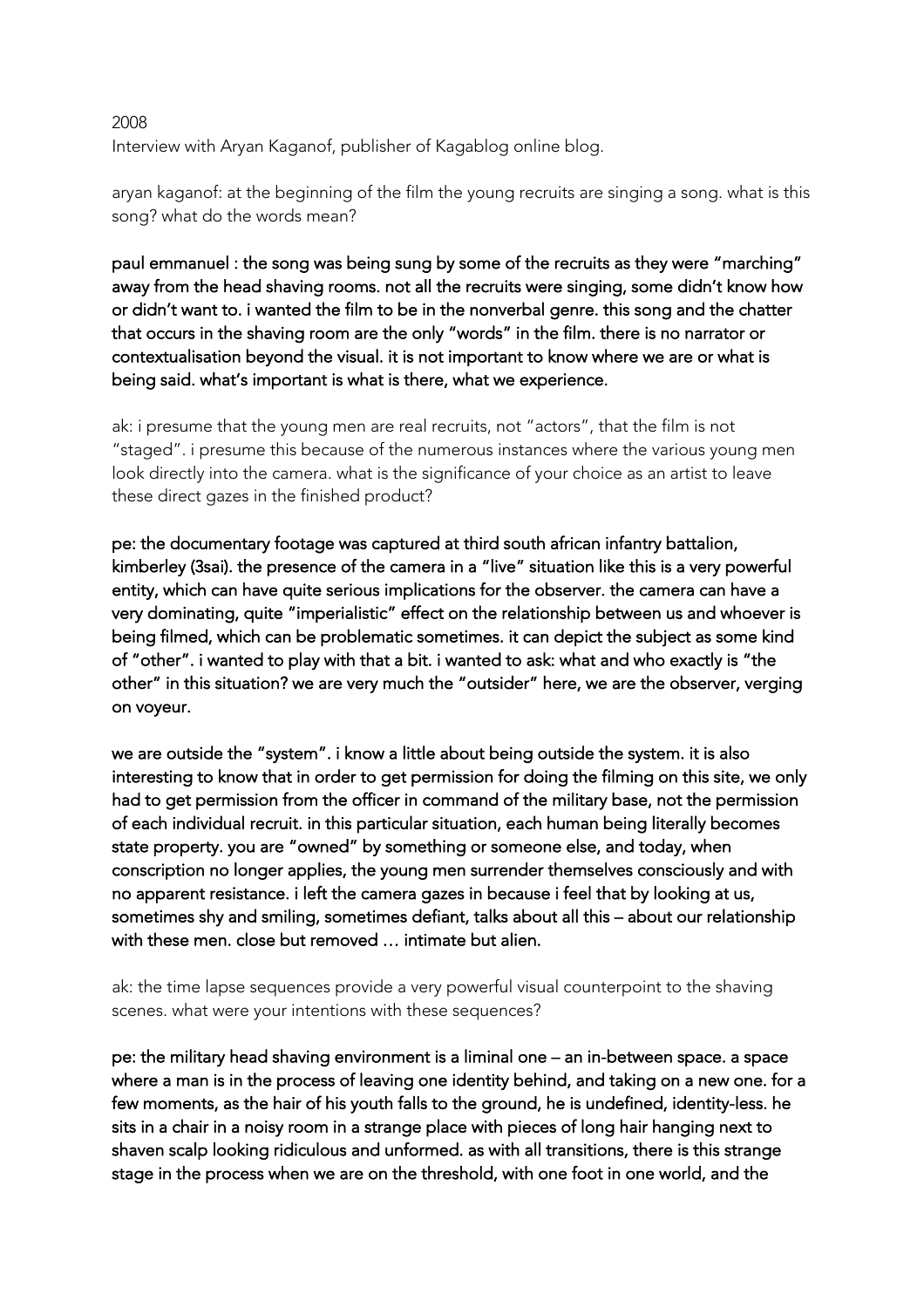other in another. during these fleeting moments, who are we? what are we? we are no-one, we could be anyone, what are the possibilities?

who or what will i be when this is over? where will i go? and so on. it is no wonder that in many cultures, young men and women are removed from society during the liminal phases of transition, to avoid the influence of potentially harmful outside forces. transition is a place of subtle change. you cannot even see it most times, but a head shaving is a visible, potentially poetic depiction of this change. photographers have been drawn to documenting these moments in the military for ages, i found many photographs of military head shaving at the military archives in pretoria some dating back to the first world war.

i wanted to link these tiny transient moments happening in a closed, claustrophobic environment with something larger than us, to link this limited experience with something eternal. i have been working with landscapes for many years in a lot of my previous work. landscapes can be places of openness and very exposing. as one walks through a vast empty landscape of the karoo or the free state for example, you may see yourself as something small and insignificant against the larger whole. the time lapse allows one to see the movement of the sun and earth, the rapid movements of water in a lake or dam and the effects of the wind whipping through washing hanging on a washing line in a new way. an entire day is reduced to a few seconds. we suddenly see the movement and change in things which previously seemed still and unchanging. it is possible to see most things as being in a constant state of transition.

i also found the ambiguity of certain landscapes appealing. the water of the gariep dam is a brown ochre colour and at certain times of the day looks almost like moving sand dunes. again that strange ambiguity, both one thing and also another.

ak: your film reminded me of the work of the british artist steve mcqueen. are you au fait with his ouevre? if so, was he an influence? are there any other artists who have had an impact on how you have chosen to use the film medium in a fine art context?

pe: film is an entirely new medium for me, my background is printmaking and photography. i can honestly say that this work has it's birthplace in a dream i had in 2000 which gave rise to a series of images called "vault of breath", which depicts a flute or recorder spinning in the wind overlooking the vast emptiness of the gariep dam. a lot of my previous work uses images of clothes hanging on washing lines in landscapes. for me, clothing on a line is a powerful metaphor for the absence of the body. the military head shaving idea came to me one morning while i was thinking of documenting moments of change as a drawing, scratched into photographic paper, which spoke to me very strongly of holding on or clinging to certain moments. film seemed to me the way to speak about letting go, the poignancy of these fleeting moments. this is how the idea of making the film originally came about and where the imagery comes from.

i had already written the first treatment when i met mathew kramer, who told me of a film "baraka" by ron fricke, which was shot in 70 mm film., which also combines documentary footage of human activity with landscape imagery.